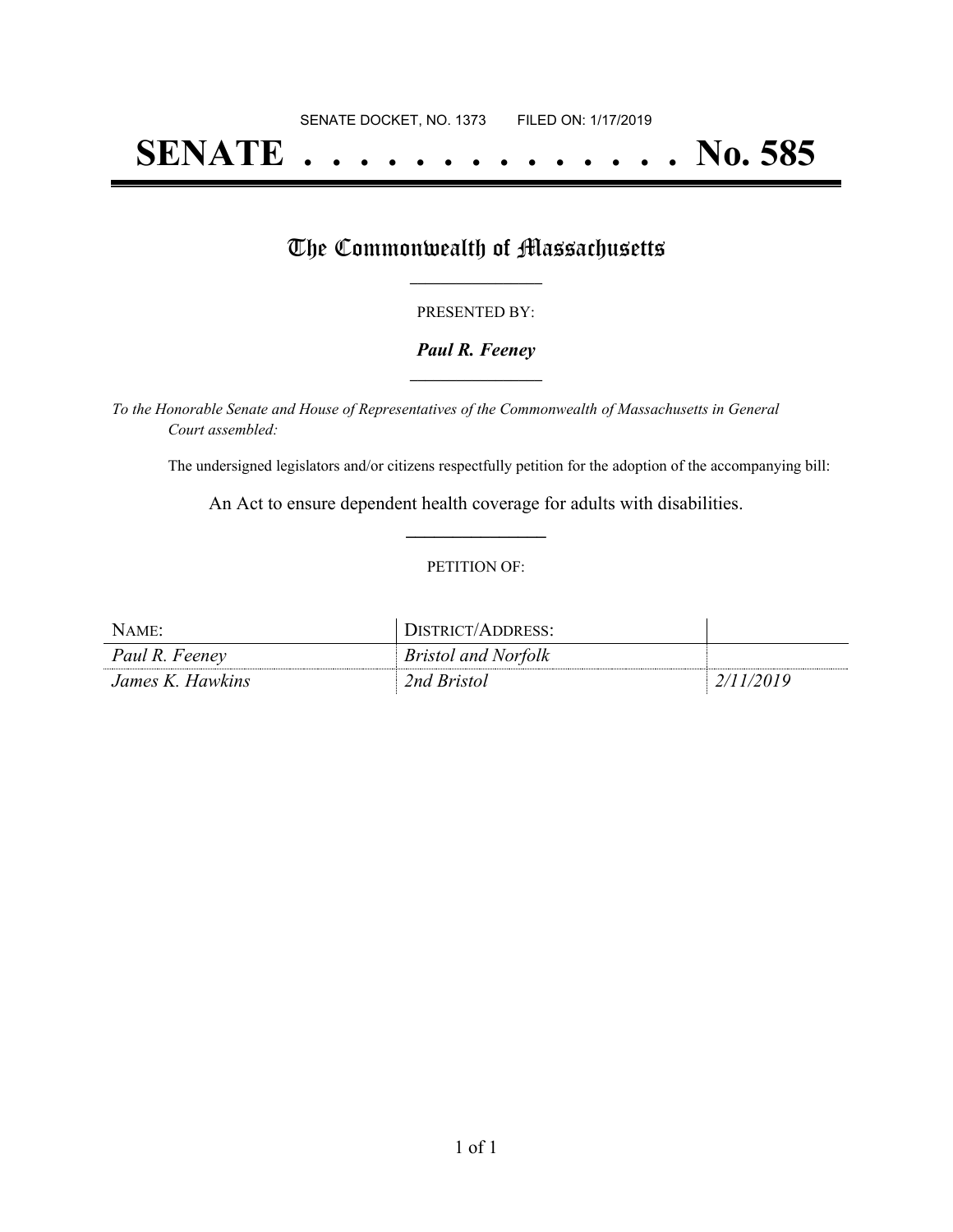## SENATE DOCKET, NO. 1373 FILED ON: 1/17/2019 **SENATE . . . . . . . . . . . . . . No. 585**

By Mr. Feeney, a petition (accompanied by bill, Senate, No. 585) of Paul R. Feeney and James K. Hawkins for legislation to ensure dependent health coverage for adults with disabilities . Financial Services.

### The Commonwealth of Massachusetts

**In the One Hundred and Ninety-First General Court (2019-2020) \_\_\_\_\_\_\_\_\_\_\_\_\_\_\_**

**\_\_\_\_\_\_\_\_\_\_\_\_\_\_\_**

An Act to ensure dependent health coverage for adults with disabilities.

Be it enacted by the Senate and House of Representatives in General Court assembled, and by the authority *of the same, as follows:*

|    | SECTION 1. Subdivision (P) of section 110 of chapter 175 of the General Laws, as                  |
|----|---------------------------------------------------------------------------------------------------|
| 2  | appearing in the 2016 Official Edition, is hereby amended by inserting after the word "age", in   |
| 3  | line 463, the following words:- or without regard to age, so long as the dependent, who is        |
| 4  | covered under the membership of his parent as a member of a family group, is mentally or          |
| 5  | physically incapable of earning their own living due to disability.                               |
| 6  | SECTION 2. Section 4T of chapter 176G of the General Laws, as appearing in the 2016               |
| 7  | Official Edition, is hereby amended by inserting after the word "age", in line 6, the following   |
| 8  | words:- or without regard to age, so long as the dependent, who is covered under the membership   |
| 9  | of his parent as a member of a family group, is mentally or physically incapable of earning their |
| 10 | own living due to disability.                                                                     |
| 11 | SECTION 3. Section 1 of chapter 176J of the General Laws, as appearing in the 2016                |

12 Official Edition, is hereby amended by inserting after the word "age", in line 86, the following